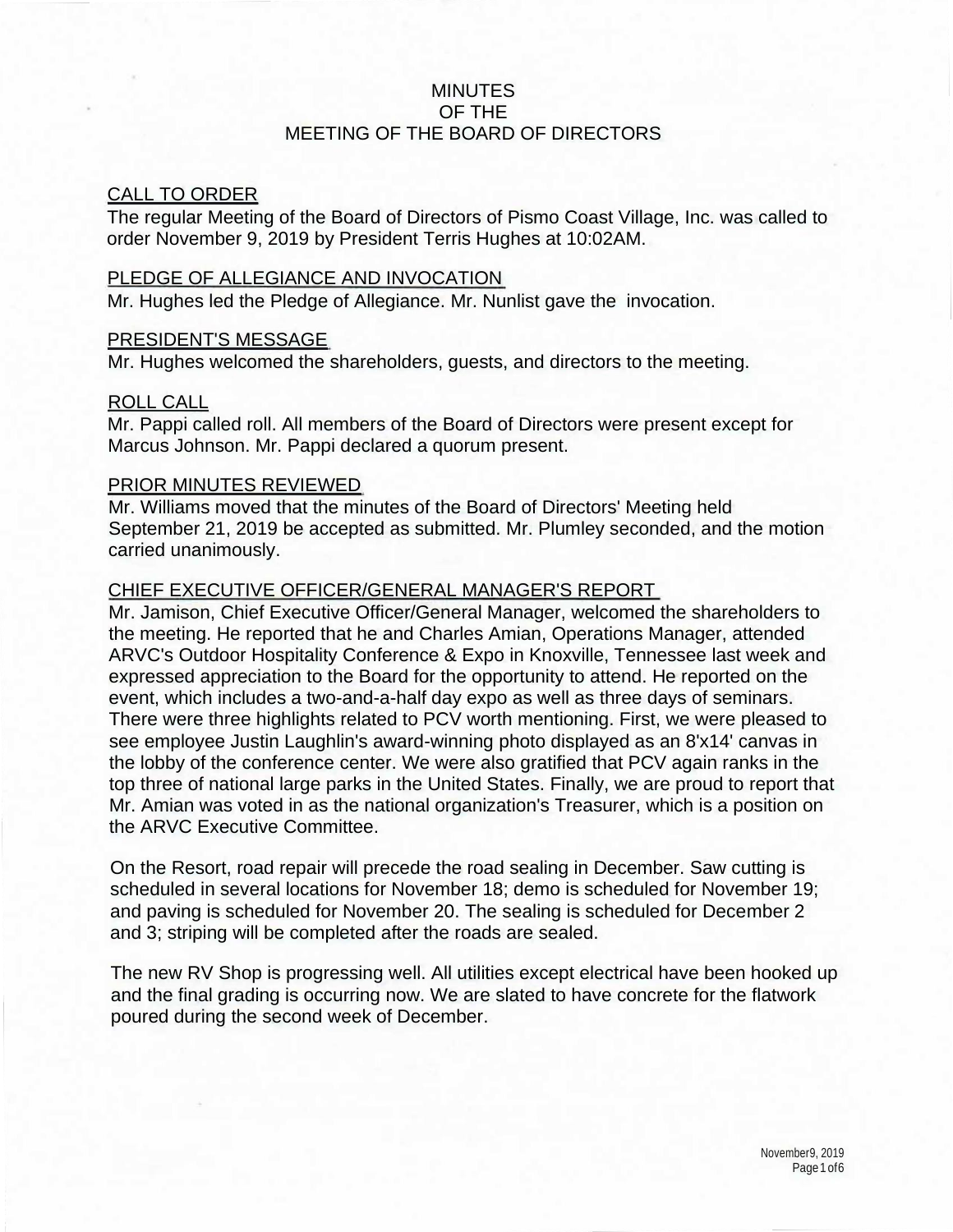# EXECUTIVE AND PERSONNEL & COMPENSATION/BENEFITS COMMITTEES

## REPORT

Mr. Hughes reported that the Committees did not meet yesterday. Mr. Nelson, Chair of the Personnel & Compensation/Benefits Committee reported that PCV's agreement with Jeanne Sousa d/b/a Pismo Coast Investments was renewed for another three years. Ms. Sousa expressed her thanks for the opportunity to continue to serve the Corporation as its broker.

## FINANCE COMMITTEE REPORT

Mr. Hardesty, Chair, reported that the Committee met this morning. All Committee members were present except for Mr. Johnson. Messrs. Hughes and Jamison attended as guests. The Finance Committee reviewed the September 2019 financial statements and received explanations for the variances to the budget. The October 2019 financial statements were preliminary in nature and were not reviewed. A presentation was made relative to the physical and financial status of the new RV Shop. In addition, the Committee reviewed the status of other projected capital expenditures. A Motion Out of Committee was made to increase the capital expenditures by \$45,000 to cover the cost of a sweeper; it will be presented during closed session.

## OPERATIONS COMMITTEE REPORT

Mr. Enns, Chair, said that the Operations Committee met this morning. All Committee members were present. The Committee discussed its review of the Employee Handbook; since most of the content of the Handbook is required by law, this discussion will not come out of committee, but the Committee will make recommendations on a few items. The Committee also reviewed guest comments received since the September 2019 meeting.

## AUDIT COMMITTEE REPORT

Mrs. King, Chair, said that the Audit Committee met yesterday. All Committee members were present. The Committee discussed Mrs. King's meeting with Brown Armstrong regarding the audit work in progress. The Committee conducted a conference call yesterday with Brown Armstrong to discuss the preliminary findings and observations as a result of the field work completed during the week of October 28, 2019. In addition, the Committee discussed the process for engaging Brown Armstrong for the 2020 audit. It is the recommendation of the Committee to authorize the current Audit Committee Chair to sign the letter of engagement for audit services for the coming year during the January Annual Shareholders' Meeting. Lastly, the Committee discussed its 2019 accomplishments and business carryover recommendations for the new Audit Committee formed in 2020.

## ENVIRONMENTAL, HEALTH & SAFETY ADVISORY COMMITTEE REPORT

Mr. Skaggs, Chair, reported that the Committee met yesterday morning. With the exception of Mr. Johnson, all Committee members were present. Mr. Amian usually attends but was absent due to his attendance of the ARVC conference ; he provided the Committee with an update by memorandum. Mr. Amian reported that there were no employee, guest, or shareholder injuries since the last Committee meeting ; he also provided an updated List of Advisories and work completed. The Committee interviewed Housekeeping Supervisor Rod Gutierrez, who continues to maintain the restroom facilities at the Resort. The Committee toured the Restroom facilities and the RV Shop facilities, and updated the List of Advisories accordingly.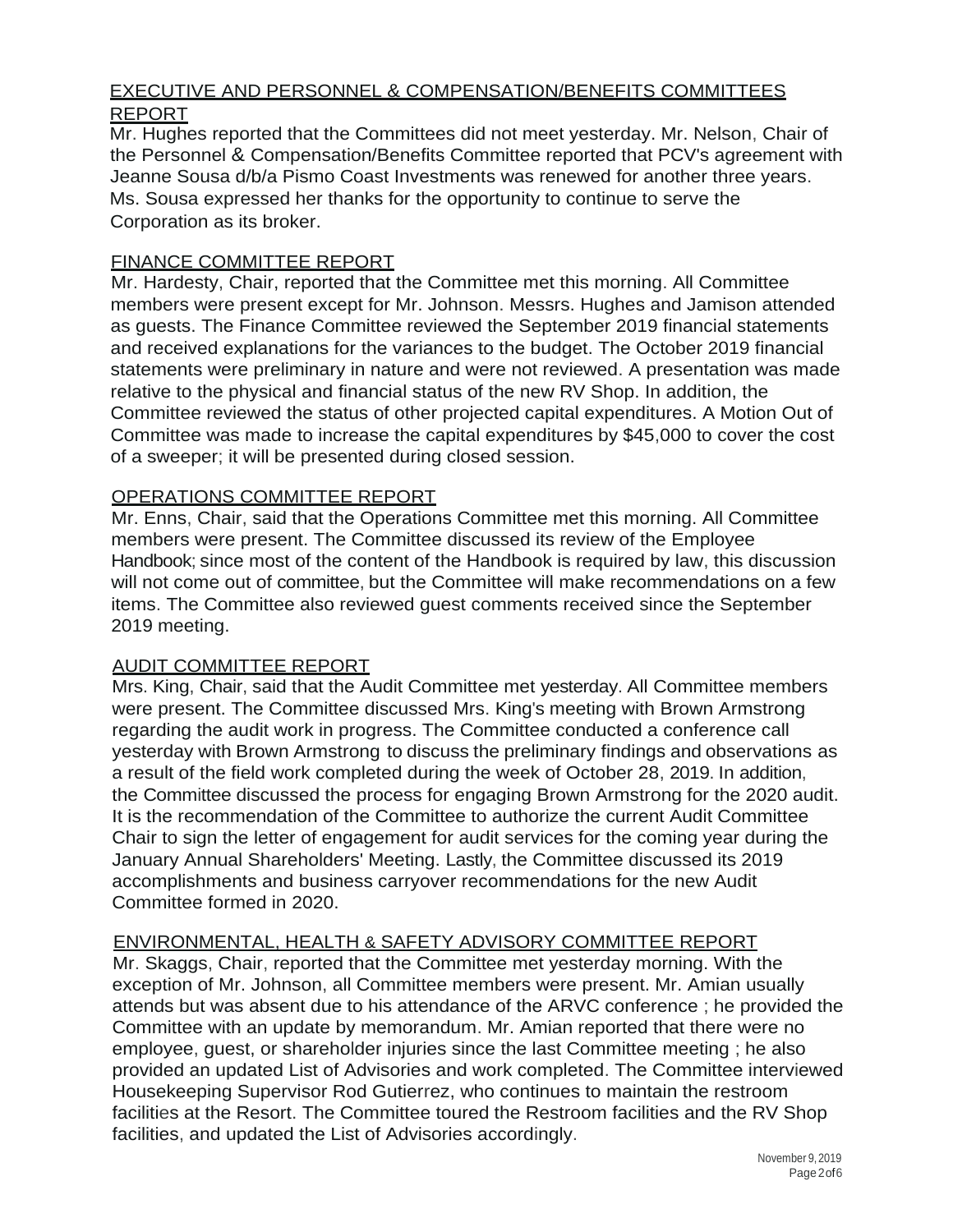## NOMINATING COMMITTEE REPORT

Mr. Hearne, Chair, reported that the Committee met yesterday afternoon. All Committee members were present. There were no interviews for Board membership, but the Committee did review the active application log. New requests for the Board application packet were noted and one completed application had been turned in. This applicant has been contacted and will be scheduled for an interview in 2020. The carryover items for the newly elected Nominating Committee were reviewed. A Motion Out of Committee was made finalizing the Committee's recommended slate of nominees for the 2020 Board and will be presented during closedsession.

## SHAREHOLDERS'COMMENTS

Jeanne Sousa thanked Mr. Hughes for his message in the Fall-Winter 2019 Corporate Chronicle. The message clarified the three-share policy and she said that she had heard positive comments about it from several people. Ms. Sousa also asked whether the Resort was closed to everyone except Shareholders on the weekend of the Annual Shareholders' Meeting. Mr. Nunlist commented that this was the case many years ago. She said that General Public reservations have made it impossible for new shareholders to reserve a Site for the Meeting. Mr. Plumley noted that there were spaces available for up to 30' RVs, which excluded shareholders with larger units. Ms. Sousa made the suggestion that we close the Resort to the General Public on the Shareholders' Meeting weekend until Shareholders' have been able to make reservations. Mr. Jamison noted that he was open to discussing this policy if there is a shareholder demand for Sites and that the Board would have to authorize the change.

Mr. Hughes recessed the meeting at 10:35AM, asking the shareholders to leave the meeting room. He reconvened the meeting in Closed Session at 10:45AM.

## **OLD BUSINESS**

There were no old business items for discussion.

## STOCK REPORT

Mr. Pappi reported that he and Mr. Jamison, Assistant Corporate Secretary, had been in communication regarding the stock transfers shown on the Stock Transfers List dated November 9, 2019, and these transfers have met the criteria for changing ownership and have been approved for transfer.

## CHIEF EXECUTIVE OFFICER/GENERAL MANAGER'S UPDATE

Mr. Jamison said that Jill Haney and Olivia Smiaroski, the new staff in the Corporate Office, are settling in well and have made some positive changes to the office. He commended them for coming in at a difficult time of year and doing a great job.

Mr. Jamison recommended that we participate in Computershare Trust Company's QuickCert Program , which will make the share transfer process more cost-effective and efficient. Mr. Pappi asked if the savings was substantial enough to be passed on to the shareholders. Mr. Jamison said that the savings was more than offset by staff processing time. Mr. Williams asked if the cost of certificates with errors was borne by the company, and Mr. Jamison replied that it currently is. The QuickCert Program will eliminate this cost. Mr. Williams moved that the company participate in the QuickCert Program, Mr. Buchaklian seconded, and the motion carried unanimously.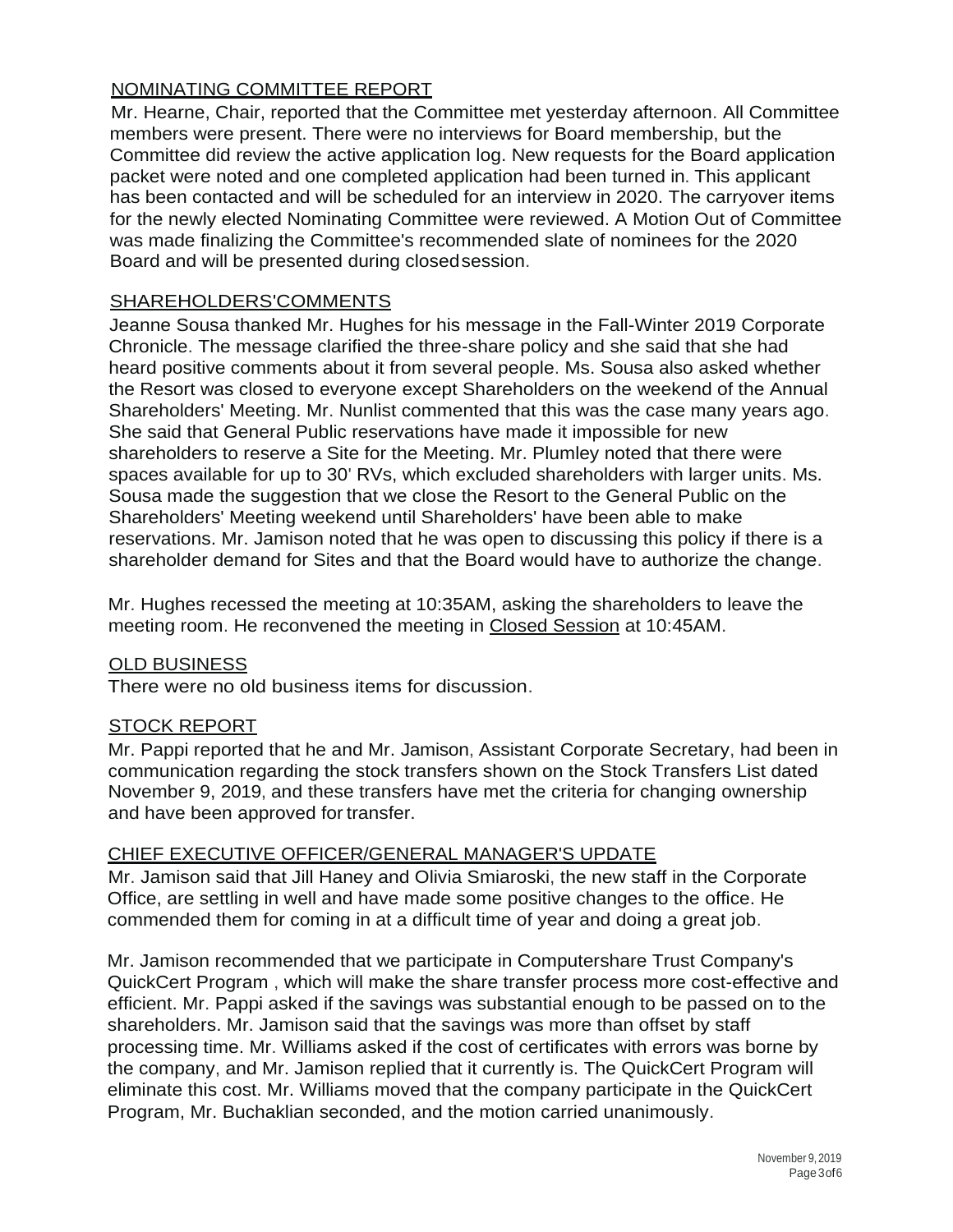Mr. Jamison gave an update on our Trailer Mover Department. Due to a recent inspection, it was determined that we are not in compliance with the CHP's Basic Inspection of Terminals (BIT) program related to commercial drivers. Our drivers are now signed up with the DMV's Pull Notice program and for alcohol/drug testing as part of the Donahue truck leasing company's consortium. Mr. Jamison, Mr. Amian, and our Trailer Mover Department will attend a training next week with a local CHP representative about compliance. We hope to be in full compliance at our follow up inspection in February 2020.

### APPROVE CAPITAL EXPENDITURES BUDGET INCREASE

The Finance Committee presented its Motion Out of Committee for the Board's approval for an increase of \$45,000 to the Capital Expenditures Budget for the purchase of a new street sweeper. Mr. Jamison explained that we would like to explore the purchase of an ATV-style vehicle that allows for the installation of a PTO for an angle sweeper that will brush gravel back into the campsite (versus loading and hauling it to the dumpster). This utility vehicle may be used year-round without the PTO. The increase in cost is due to the increased function of this vehicle compared to a typical street sweeper. A vote was taken, and the motion carried unanimously.

#### REORGANIZATIONMEETING PREPARATION

Mr. Hughes reminded everyone to review the draft materials for the Annual Shareholders' Meeting and the Reorganization Meeting materials.

#### ANNUAL MEETING PREPARATION

The Nominating Committee presented for Board approval its Motion Out of Committee finalizing the Committee's recommended slate of nominees for directors for 2020, and to include the slate as Management's recommendation in the Proxy Statement to be mailed to shareholders in December 2019. A vote was taken, and the motion carried unanimously.

Mr. Williams moved, Mr. Enns seconded, and the Board unanimously approved the following resolution:

#### RESOLUTION 1237/1219

Resolved that the Board accept the Nominating Committee's recommendation for the slate of nominees for directors for 2020 and to include the slate as Management's recommendation in the proxy statement to be mailed to shareholders. The recommended slate is as follows:

David Bessom Sam Blank Harry Buchaklian Rodney Enns William Fischer Wayne Hardesty Dennis Hearne Terris Hughes Marcus Johnson

Karen King Garry Nelson Ronald Nunlist George Pappi, Jr. Dwight Plumley Jerry Roberts Brian Skaggs Gary Willems Jack Williams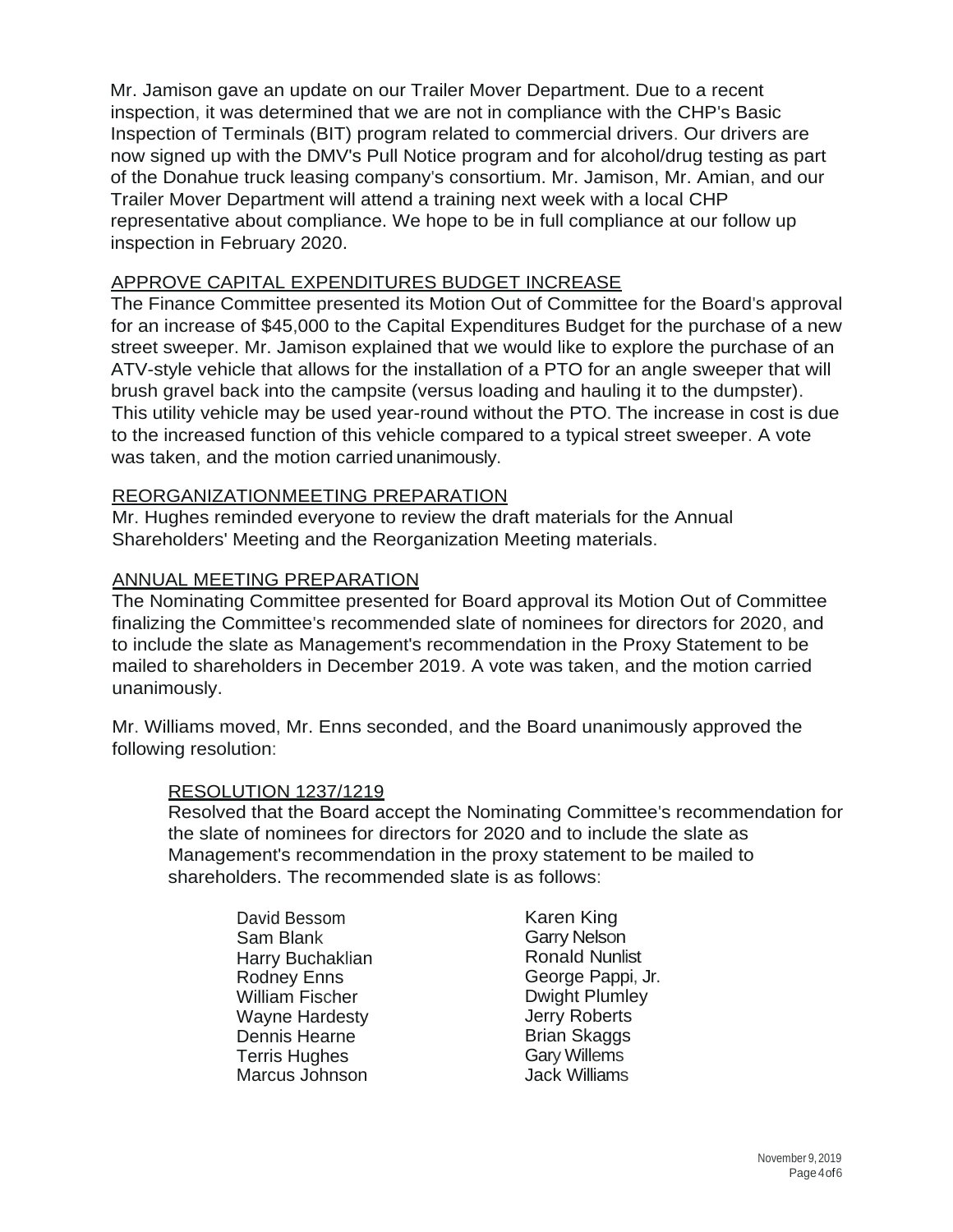Mr. Williams moved, Mrs. King seconded, and the Board unanimously approved the following resolution:

#### RESOLUTION 1238/1220

Resolved that the Company hereby fixes December 2, 2019, as the record date to determine those shareholders entitled to notice of and the right to vote at the Annual Meeting of Shareholders to be held January 18, 2020.

Mr. Williams moved, Mr. Nunlist seconded, and the Board unanimously approved the following resolution:

#### RESOLUTION 1239/1221

Resolved that the appropriate officers of the Company be, and they hereby are, authorized and directed to take any other action necessary or appropriate to facilitate the Annual Meeting of Shareholders to be held January 18, 2020.

Mr. Williams moved, Mr. Blank seconded, and the Board unanimously approved the following resolution:

#### RESOLUTION 1240/1222

Resolved that the Form of Proxy Statement, Notice to Shareholders, Shareholder Transmittal Letter and Form of Proxy presented to the Board at this meeting are hereby approved, both as to form and content, and adopted, assuming the Form of Proxy is the same as last year's Form of Proxy with the exception of the proxy holders, and those proxy holders would be the current officers of the Corporation.

Resolved further, that the appropriate officers of the Corporation take any and all action necessary or appropriate to file necessary copies with all cognizant governmental agencies, and to distribute the Proxy materials, once approved by cognizant governmental agencies, to shareholders in anticipation of the Annual Shareholders' Meeting scheduled for January 18, 2020.

Resolved further that the appropriate officers of the Company, upon the advice of legal counsel, are hereby authorized and directed to make any further changes in the foregoing Proxy materials which may be required by any cognizant governmental agency in order to obtain their approval for the distribution of those materials to shareholders.

Mr. Nunlist moved, Mr. Willems seconded, and the Board unanimously approved the following resolution:

#### RESOLUTION 1241/1183

Resolved that the Board of Directors ratifies the renewal of the contract with Jeanne Sousa for a three-year period beginning January 1, 2020 and ending December 31, 2022, at a lease price of \$500.00 per month for the term of the contract, and with no changes to the remainder of the lease agreement.

#### CHECK DISBURSEMENT

Mr. Hughes reported that, due to time constraints, he electronically signed four checks to expedite delivery of funds. As required by a resolution, a report must be made to the